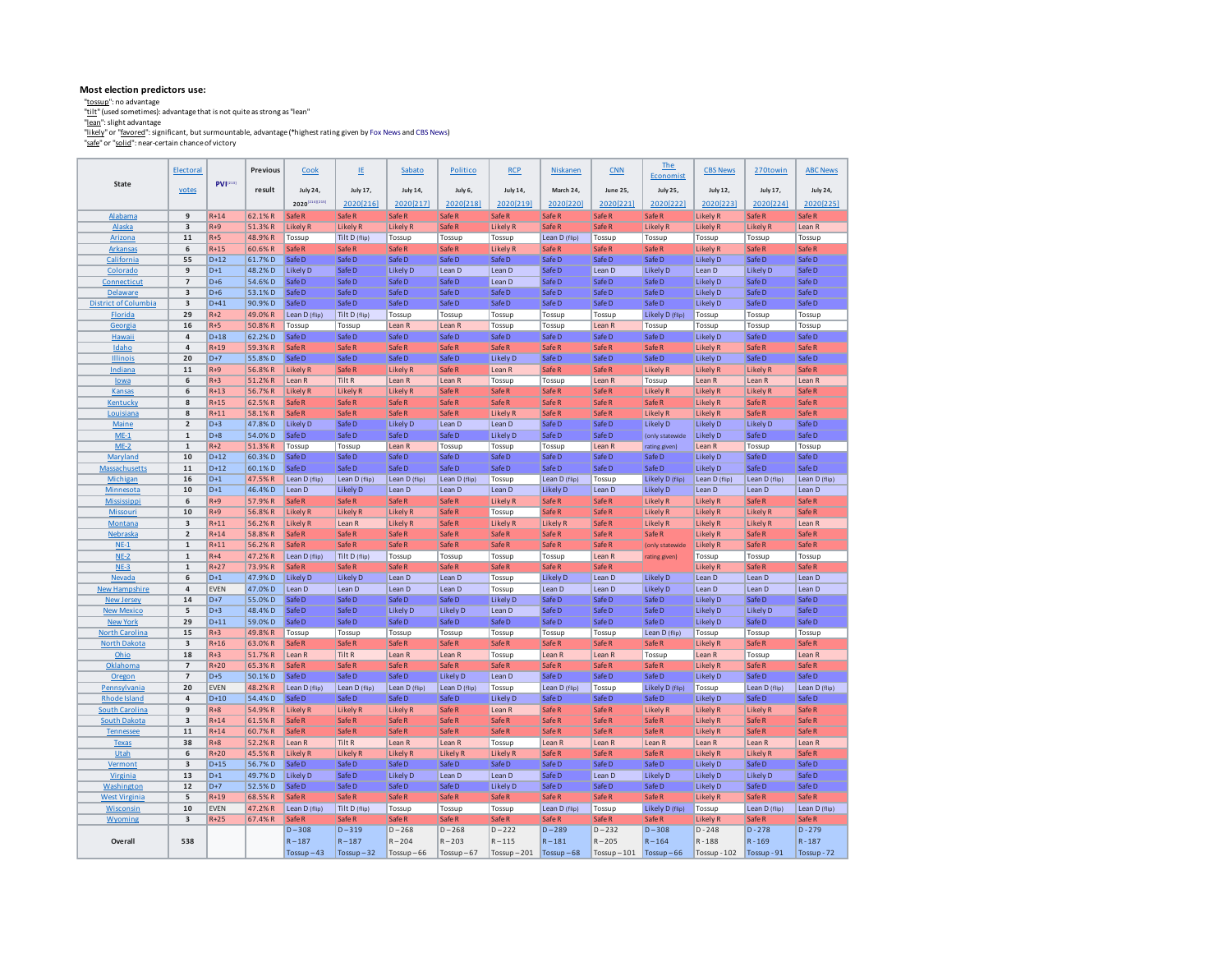| State                    | Electoral               | <b>PVI</b> <sup>[213]</sup> |                  | 2016 Result | The<br>Economist   | <b>ABC News</b> | Cook                | IE              | 270towin             | Sabato               | <b>RCP</b>         | <b>CBS News</b>    | Politico            | Safe D               | Likely D                         | Lean D                         | Tossup                     | Lean R                       | Likely R                   | Safe R                         | total          |              | Economist |
|--------------------------|-------------------------|-----------------------------|------------------|-------------|--------------------|-----------------|---------------------|-----------------|----------------------|----------------------|--------------------|--------------------|---------------------|----------------------|----------------------------------|--------------------------------|----------------------------|------------------------------|----------------------------|--------------------------------|----------------|--------------|-----------|
|                          | Votes                   |                             | Dem              |             | <b>July 25,</b>    | <b>July 24,</b> | <b>July 24,</b>     | July 17,        | July 17,             | <b>July 14,</b>      | <b>July 14,</b>    | <b>July 12,</b>    | July 6,             |                      |                                  |                                |                            |                              |                            |                                |                | <sub>D</sub> |           |
| Alabama                  | 9                       | $R+14$                      |                  | 62.1%R      | afe R              | afe R           | afe R               | afe R           | afe R                | afe R                | afe R              | ikely R            | afe R               | $\mathbf{0}$         | $\mathbf{0}$                     | $\mathbf{0}$                   | $\mathbf 0$                | $\mathbf{0}$                 |                            | 8                              | $\mathbf 0$    | 1%           | 99%       |
| rkansas                  | 6                       | $R+15$                      |                  | 60.6%R      | $f \in R$          | afe R           | afe R               | afe R           | afe R                | afe R                | ikely <sub>R</sub> | ikely R            | afe R               | $\Omega$             | $\mathbf{0}$                     | $\mathbf 0$                    | $\mathbf 0$                | $\mathbf{0}$                 | $\overline{2}$             | $\overline{7}$                 | 9              | 1%           | 99%       |
| laho                     | $\overline{4}$          | $R+19$                      |                  | 59.3%R      | afe R              | afe R           | Safe R              | afe R           | Safe R               | afe R                | Safe R             | ikely R            | afe R               | $\mathbf{0}$         | $\mathbf{0}$                     | $\mathbf{0}$                   | $\mathbf 0$                | $\mathbf{0}$                 | $\mathbf{1}$               | 8                              | 9              | 1%           | 99%       |
| ıdiana                   | 11                      | $R+9$                       |                  | 56.8%R      | ikely R            | afe R           | ikely <sub>R</sub>  | afe R           | ikely R              | ikely R              | ean R              | ikely R            | afe R               | $\Omega$             | $\Omega$                         | $\mathbf{0}$                   | $\Omega$                   | $\mathbf{1}$                 | 5                          | $\overline{3}$                 | 9              | 1%           | 99%       |
| ansas                    | 6                       | $R+13$                      |                  | 56.7%F      | ikely R            | afe R           | Likely <sub>R</sub> | ikely R         | Likely <sub>R</sub>  | ikely R              | Safe <sub>R</sub>  | ikely R            | Safe <sub>R</sub>   | $\Omega$             | $\mathbf 0$                      | $\mathbf 0$                    | $\Omega$                   | $\mathbf{0}$                 | 6                          | $\overline{\mathbf{3}}$        | 9              | 1%           | 99%       |
| entucky                  | 8                       | $R+15$                      |                  | 62.5%R      | afe R              | afe R           | Safe R              | afe R           | Safe R               | afe R                | Safe R             | Likely R           | Safe R              | $\Omega$             | $\mathbf 0$                      | $\mathbf 0$                    | $\mathbf 0$                | $\mathbf{0}$                 | $\mathbf{1}$               | 8                              | 9              | 1%           | 99%       |
| ouisiana                 | 8                       | $R+11$                      |                  | 58.1%R      | ikely R            | afe R           | Safe R              | afe R           | Safe R               | Safe R               | ikely R            | ikely R            | Safe <sub>R</sub>   | $\mathbf 0$          | $\mathbf{0}$                     | $\mathbf 0$                    | $\mathbf 0$                | $\mathbf{0}$                 | $\overline{2}$             | $\overline{7}$                 | 9              | 1%           | 99%       |
| <b>Montana</b>           | $\overline{\mathbf{3}}$ | $R+11$                      |                  | 56.2%R      | ikely R            | Lean R          | Likely R            | Lean R          | Likely <sub>R</sub>  | Likely R             | Likely R           | ikely R            | Safe <sub>R</sub>   | $\mathbf 0$          | $\mathbf 0$                      | $\mathbf 0$                    | $^{\circ}$                 | $\overline{2}$               | 6                          | $\mathbf{1}$                   | 9              | 1%           | 99%       |
| lebraska                 | $\overline{2}$          | $R+14$                      |                  | 58.8%R      | afe R              | Safe R          | Safe R              | Safe R          | Safe R               | Safe R               | Safe R             | ikely R            | Safe <sub>R</sub>   | $\mathbf{0}$         | $\mathbf 0$                      | $\mathsf 0$                    | $\mathbf 0$                | $\mathbf{0}$                 | $\mathbf{1}$               | $8\phantom{1}$                 | 9              | 1%           | 99%       |
| lorth Dakota             | $\overline{\mathbf{3}}$ | $R+16$                      |                  | 63.0%R      | afe R              | afe R           | Safe R              | afe R           | Safe R               | afe R                | Safe R             | ikely R            | Safe R              | $\Omega$             | $\mathbf 0$                      | $\Omega$                       | $\Omega$                   | $\mathbf{0}$                 | $\mathbf{1}$               | 8                              | $\mathbf{q}$   | 1%           | 99%       |
| Oklahoma                 | $\overline{7}$          | $R+20$                      |                  | 65.3%R      | afe R              | afe R           | afe R               | afe R           | afe R                | afe R                | afe R              | ikely R            | afe R               | $\Omega$             | $\mathbf{0}$                     | $\mathbf{0}$                   | $\Omega$                   | $\mathbf{0}$                 | $\mathbf{1}$               | $\mathbf{g}$                   | 9              | 1%           | 99%       |
| South Dakota             | $\overline{\mathbf{3}}$ | $R+14$                      |                  | 61.5%R      | afe R              | afe R           | afe R               | afe R           | Safe R               | afe R                | afe R              | ikely R            | afe R               | $\Omega$             | $\mathbf 0$                      | $\Omega$                       | $\mathbf 0$                | $\mathbf{0}$                 | $\overline{1}$             | 8                              | 9              | 1%           | 99%       |
| Tennessee                | 11                      | $R+14$                      |                  | 60.7%R      | afe R              | afe R           | afe R               | afe R           | Safe R               | afe R                | Safe <sub>R</sub>  | ikely R            | afe R               | $\mathbf{0}$         | $\mathbf 0$                      | $\mathbf 0$                    | $\mathbf 0$                | $\mathbf{0}$                 | $\mathbf{1}$               | 8                              | 9              | 1%           | 99%       |
| Utah                     | 6                       | $R+20$                      |                  | 45.5% F     | afe R              | afe R           | ikely <sub>R</sub>  | ikely R         | Likely R             | ikely R              | ikely F            | ikely R            | Likely <sub>F</sub> | $\Omega$             | $\mathbf 0$                      | $\mathbf{0}$                   | $\mathbf 0$                | $\mathbf{0}$                 | $\overline{7}$             | $\overline{2}$                 | 9              | 1%           | 99%       |
| <b>West Virginia</b>     | 5                       | $R+19$                      |                  | 68.5%R      | afe R              | afe R           | Safe R              | afe R           | Safe R               | afe R                | Safe R             | ikely R            | Safe R              | $\mathbf 0$          | $\mathbf{0}$                     | $\mathsf 0$                    | $\mathbf 0$                | $\mathbf{0}$                 | $\mathbf{1}$               | 8                              | 9              | 1%           | 99%       |
| Wyoming                  | $\overline{\mathbf{3}}$ | $R+25$                      |                  | 67.4%R      | afe R              | afe R           | Safe R              | afe R           | Safe <sub>R</sub>    | Safe R               | Safe R             | ikely R            | Safe <sub>R</sub>   | $\mathbf{0}$         | $\mathbf 0$                      | $\mathbf{0}$                   | $\mathbf 0$                | $\mathbf{0}$                 | $\mathbf{1}$               | 8                              | 9              | 1%           | 99%       |
| Mississippi              | 6                       | $R+9$                       |                  | 57.9%R      | ikely R            | afe R           | Safe <sub>R</sub>   | afe R           | Safe R               | Safe R               | ikely R            | ikely R            | Safe R              | $\Omega$<br>$\Omega$ | $\mathbf 0$                      | $\mathbf{0}$                   | $\Omega$                   | $\mathbf{0}$                 | $\overline{3}$             | 6                              | 9              | 2%           | 98%       |
| Alaska                   | $\overline{\mathbf{3}}$ | $R + 9$                     |                  | 51.3%R      | ikely R            | Lean R          | Likely R            | Likely R        | Likely <sub>R</sub>  | Likely R             | ikely R.           | ikely R            | Safe <sub>R</sub>   |                      | $\mathbf{0}$                     | $\mathbf{0}$                   | $\mathbf 0$                | $\mathbf{1}$                 | $\overline{7}$             | -1                             | 9              | 7%           | 93%       |
| <b>South Carolina</b>    | 9                       | $R + 8$                     |                  | 54.9% R     | ikely R            | Safe R          | ikely R<br>Lean D   | ikely R         | ikely R<br>Lean D    | ikely R<br>Lean D    | ean R              | ikely R            | Safe R<br>Lean D    | $\Omega$<br>$\Omega$ | $\mathsf 0$                      | $\mathbf{0}$<br>$\overline{7}$ | $\mathbf 0$<br>$\Omega$    | $\mathbf{1}$<br>$\mathbf{0}$ | 6<br>$\mathbf{0}$          | $\overline{2}$<br>$\mathbf{0}$ | 9              | 7%           | 93%       |
| Minnesota                | 10                      | $D+1$                       | 46.4%            | 45%         | ikely D            | Lean D          |                     | Likely D        |                      |                      | Lean D             | Lean D             |                     |                      | $\overline{2}$                   |                                |                            |                              |                            |                                | 9              | 94%          | 6%        |
| Virginia                 | 13                      | $D+1$                       | 49.7%D           |             | Likely D           | Safe D          | Likely D            | Safe D          | Likely D             | Likely D             | Lean D             | Likely D           | Lean D              | $\overline{2}$       | $5\overline{5}$                  | $\overline{z}$                 | $\mathbf 0$                | $\mathbf{0}$                 | $\overline{0}$             | $\mathbf{0}$                   | $\overline{9}$ | 97%          | 3%        |
| Maine                    | $\overline{2}$          | $D+3$<br>$D+8$              | 47.8%D           | 44.9%       | ikely D            | afe D           | Likely D            | afe D           | Likely D             | ikely D              | Lean D             | Likely D           | Lean D              | $\overline{2}$<br>6  | 5                                | $\overline{2}$                 | $\mathbf 0$<br>$\mathbf 0$ | $\mathbf{0}$                 | $\mathbf 0$                | $\mathbf 0$                    | 9<br>8         | 98%          | 3%        |
| $ME-1$                   | 1                       |                             | 54.0%D           |             |                    | afeD            | Safe D              | afeD            | Safe D               | afeD                 | <b>Likely D</b>    | Likely D           | Safe D              | $\overline{2}$       | $\overline{2}$                   | $\mathbf 0$                    | $\mathbf 0$                | $\mathbf{0}$                 | $\mathbf 0$                | $\mathbf 0$                    | 9              | 98%          | 3%        |
| Colorado                 | 9<br>5                  | $D+1$<br>$D+3$              | 48.2%D<br>48.4%D | 40.0%       | Likely D<br>Safe D | afe D<br>Safe D | Likely D<br>Safe D  | afe D<br>Safe D | Likely D<br>Likely D | Likely D<br>Likely D | Lean D<br>Lean D   | Lean D<br>Likely D | Lean D<br>Likely D  | $\overline{4}$       | $\overline{4}$<br>$\overline{4}$ | $\overline{3}$<br>1            | $\mathbf 0$                | $\mathbf{0}$<br>$\mathbf{0}$ | $\mathbf 0$<br>$\mathbf 0$ | $\mathbf 0$<br>$\mathbf{0}$    | 9              | 99%          | 1%        |
| New Mexico               | $\overline{7}$          | $D+5$                       | 50.1%D           |             | afe D              | afe D           | Safe D              | afe D           | Safe D               | afe D                | ean D              | Likely D           | Likely D            | 6                    | $\overline{2}$                   | $\overline{1}$                 | 0                          | $\mathbf{0}$                 | $\overline{0}$             | $\mathbf{0}$                   | 9              | 99%          | 1%<br>1%  |
| Oregon<br>Washingtor     | 12                      | $D+7$                       | 52.5%D           |             | afe D              | afe D           | afe D               | afe D           | Safe D               | afe D                | Likely D           | Likely D           | Safe D              | $\overline{7}$       | $\overline{2}$                   | $\mathbf 0$                    | $\mathbf 0$                | $\mathbf{0}$                 | $\mathbf 0$                | $\mathbf 0$                    | 9              | 99%<br>99%   | $1\%$     |
|                          | $\mathbf{3}$            | $D+6$                       | 53.1%D           |             | afe D              | afe D           | Safe D              | afe D           | Safe D               | afe D                | Safe D             | Likely D           | afe D               | $\mathbf{g}$         | $\mathbf{1}$                     | $\mathbf{0}$                   | $\Omega$                   | $\mathbf{0}$                 | $\mathbf{0}$               | $\mathbf 0$                    | 9              | 99%          | 1%        |
| Delaware<br>Rhode Island | $\bf{4}$                | $D+10$                      | 54.4%D           |             | afe D              | afe D           | Safe D              | afe D           | Safe <sub>D</sub>    | afe D                | Likely D           | Likely D           | Safe D              | $\overline{7}$       | $\overline{2}$                   | $\mathbf{0}$                   | $\Omega$                   | $\mathbf{0}$                 | $\mathbf{0}$               | $\mathbf{0}$                   | 9              | 99%          | 1%        |
| onnecticut               | $\overline{7}$          | $D+6$                       | 54.6%D           |             | Safe D             | Safe D          | Safe D              | Safe D          | Safe <sub>D</sub>    | Safe D               | Lean D             | Likely D           | Safe <sub>D</sub>   | $\overline{7}$       | <sup>1</sup>                     | $\overline{1}$                 | $\mathbf 0$                | $\mathbf{0}$                 | $\Omega$                   | $\mathbf{0}$                   | 9              | 99%          | 1%        |
| New Jersey               | 14                      | $D+7$                       | 55.0%D           |             | afe D              | afe D           | afe D               | afe D           | Safe D               | afe D                | Likely D           | Likely D           | afe D               | $\overline{7}$       | $\overline{2}$                   | $\mathbf{0}$                   | $\mathbf 0$                | $\mathbf{0}$                 | $\mathbf{0}$               | $\mathbf{0}$                   | 9              | 99%          | 1%        |
| <b>Illinois</b>          | 20                      | $D+7$                       | 55.8%D           |             | Safe D             | afeD            | Safe D              | afeD            | Safe D               | afeD                 | <b>Likely D</b>    | Likely D           | Safe D              | $\overline{7}$       | $\overline{2}$                   | $\mathbf 0$                    | $\mathbf 0$                | $\mathbf{0}$                 | $\mathbf 0$                | $\mathbf{0}$                   | 9              | 99%          | 1%        |
| ermont                   | $\mathbf{3}$            | $D+15$                      | 56.7%D           |             | afe D              | afe D           | Safe D              | afeD            | Safe D               | afe D                | Safe D             | Likely D           | Safe D              | 8                    | $\mathbf{1}$                     | $\mathbf{0}$                   | $\mathbf 0$                | $\mathbf{0}$                 | $\mathbf{0}$               | $\mathbf 0$                    | 9              | 99%          | 1%        |
| New York                 | 29                      | $D+11$                      | 59.0%D           |             | Safe D             | Safe D          | Safe D              | Safe D          | Safe D               | Safe D               | Safe D             | Likely D           | Safe D              | 8                    | $\mathbf{1}$                     | $\mathbf 0$                    | $\mathbf 0$                | $\mathbf{0}$                 | $\mathbf 0$                | $\mathbf 0$                    | 9              | 99%          | 1%        |
| Massachusetts            | 11                      | $D+12$                      | 50.1%D           |             | Safe D             | Safe D          | Safe D              | Safe D          | Safe D               | Safe D               | Safe D             | Likely D           | Safe D              | 8                    | $\overline{1}$                   | $\mathbf 0$                    | $^{\circ}$                 | $\mathbf{0}$                 | $\mathbf 0$                | $\mathbf 0$                    | 9              | 99%          | 1%        |
| Maryland                 | 10                      | $D+12$                      | 50.3%D           |             | afe D              | afe D           | afeD                | afe D           | Safe D               | afe D                | Safe D             | Likely D           | afe D               | 8                    | $\overline{1}$                   | $\mathbf 0$                    | $\Omega$                   | $\Omega$                     | $\mathbf{0}$               | $\Omega$                       | 9              | 99%          | 1%        |
| California               | 55                      | $D+12$                      | 51.7%D           |             | afe <sub>D</sub>   | afe D           | $\mathsf{a}$ fe D   | afe D           | Safe D               | afe D                | Safe D             | ikely D.           | $\mathsf{a}$ fe D   | 8                    | $\overline{1}$                   | $\Omega$                       | $\Omega$                   | $\mathbf{0}$                 | $\mathbf{0}$               | $\mathbf{0}$                   | $\mathbf{q}$   | 99%          | 1%        |
| Hawaii                   | $\overline{4}$          | $D+18$                      | 52.2%D           |             | afe D              | afe D           | afe D               | afe D           | Safe D               | afe D                | Safe D             | Likely D           | afeD                | 8                    | 1                                | $\mathbf{0}$                   | 0                          | $\mathbf{0}$                 | $\mathbf 0$                | $\mathbf 0$                    | 9              | 99%          | 1%        |
| .C.                      | $\overline{\mathbf{3}}$ | $D+41$                      | 0.9% D           |             | afe D              | afe D           | Safe D              | afe D           | Safe D               | Safe D               | Safe D             | Likely D           | Safe D              | 8                    | $\mathbf{1}$                     | $\mathsf 0$                    | $\mathbf 0$                | $\mathbf{0}$                 | $\mathbf{0}$               | $\mathbf{0}$                   | 9              | 99%          | $1\%$     |
| $NE-1$                   | $\mathbf 1$             | $R+11$                      |                  | 56.2%R      |                    | afe R           | Safe <sub>R</sub>   | afe R           | Safe <sub>R</sub>    | afe R                | Safe <sub>R</sub>  | ikely R            | Safe R              | $\Omega$             | $\mathbf 0$                      | $\Omega$                       | $\Omega$                   | $\mathbf{0}$                 | $\overline{1}$             | $\overline{7}$                 | 8              |              |           |
| $NE-3$                   | $\mathbf{1}$            | $R+27$                      |                  | 73.9%R      |                    | afe R           | $\int f \rho R$     | afeR            | Safe R               | afe R                | $\int f \cdot dA$  | ikely R            | afe R               | $\Omega$             | $\mathbf 0$                      | $\mathbf{0}$                   | $\Omega$                   | $\mathbf{0}$                 | 1                          | $\overline{7}$                 | 8              |              |           |
| Missouri                 | 10                      | $R+9$                       |                  | 56.8%R      | ikely R            | afe R           | ikely <sub>R</sub>  | ikely R         | Likely R             | ikely R              | Tossup             | ikely R            | Safe <sub>R</sub>   | $\Omega$             | $\mathbf{0}$                     | $\Omega$                       | $\overline{1}$             | $\mathbf{0}$                 | 6                          | $\overline{2}$                 | 9              | 3%           | 97%       |
| Texas                    | 38                      | $R + 8$                     | 43.2%            | 52.2%R      | ean R              | Lean R          | Lean R              | Tilt R          | Lean R               | Lean R               | Tossup             | Lean R             | Lean R              | $\Omega$             | $\mathbf 0$                      | $\mathsf 0$                    | 1                          | 8                            | $\circ$                    | $\mathbf{0}$                   | 9              | 37%          | 63%       |
| Michigan                 | 16                      | $D+1$                       | 47.3%            | 7.5%R       | Likely D           | Lean D          | Lean D              | Lean D          | Lean D               | Lean D               | Tossup             | Lean D             | Lean D              | $\Omega$             | 1                                | $\overline{7}$                 | <sup>1</sup>               | $\mathbf{0}$                 | $\mathbf{0}$               | $\mathbf{0}$                   | 9              | 90%          | 10%       |
| Nevada                   | 6                       | $D+1$                       | 47.5%            | 46.0%       | ikely D            | Lean D          | Likely D            | Likely D        | Lean D               | Lean D               | Tossup             | Lean D             | Lean D              | $\Omega$             | $\overline{\mathbf{3}}$          | 5                              | $\mathbf{1}$               | $\mathbf{0}$                 | $\mathbf{0}$               | $\mathbf{0}$                   | 9              | 91%          | 9%        |
| New Hampshire            | $\overline{4}$          | EVEN                        | 47.0% D          | 46.6%       | ikely D            | Lean D          | Lean D              | Lean D          | Lean D               | Lean D               | Tossup             | Lean D             | Lean D              | $\Omega$             | 1                                | $\overline{7}$                 | $\overline{1}$             | $\mathbf{0}$                 | $\mathbf{0}$               | $\mathbf{0}$                   | 9              | 93%          | 7%        |
| lowa                     | 6                       | $R+3$                       | 41.7%            | 1.2%R       | <b>Tossup</b>      | Lean R          | Lean R              | Tilt R          | Lean R               | Lean R               | Tossup             | Lean <sub>R</sub>  | Lean R              | $\Omega$             | $\overline{0}$                   | $\mathbf{0}$                   | $\overline{2}$             | $\overline{7}$               | $\mathbf{0}$               | $\mathbf{0}$                   | 9              | 37%          | 64%       |
| Pennsylvania             | 20                      | EVEN                        | 47.5%            | 8.2%R       | Likely D           | Lean D          | Lean D              | Lean D          | Lean D               | Lean D               | Tossun             | Tossur             | Lean D              | $\Omega$             | 1                                | 6                              | 2                          | $\mathbf{0}$                 | $\mathbf{0}$               | $\mathbf{0}$                   | 9              | 86%          | 14%       |
|                          | 18                      | $R+3$                       | 43.6%            | 1.7%R       | ossup              | Lean R          | l ean R             | Tilt R          | Tossup               | Lean R               | Tossup             | Lean R             | Lean R              | $\Omega$             | $\mathbf{0}$                     | $\Omega$                       | $\overline{\mathbf{3}}$    | 6                            | $\Omega$                   | $\mathbf{0}$                   | 9              | 44%          |           |
| Ohio                     | 10                      | EVEN                        | 46.7%            | 7.2%R       | ikely D            | Lean D          | Lean D              | Tilt D (flip)   | Lean D               |                      |                    |                    |                     | $\Omega$             | $\overline{1}$                   | $\Delta$                       | $\overline{a}$             | $\mathbf{0}$                 | $\overline{0}$             | $\Omega$                       | $\mathbf{q}$   |              | 56%       |
| Wisconsin                |                         |                             | 44.9%            |             |                    |                 |                     |                 |                      | Tossup               | Tossup             | Tossup             | Tossup              | $\Omega$             |                                  |                                |                            |                              |                            |                                |                | 87%          | 13%       |
| $NE-2$                   | 1                       | $R+4$                       |                  | 7.2% R      |                    | Tossup          | Lean D              | <b>Filt D</b>   | Tossup               | Tossup               | Tossup             | Tossup             | Tossup              |                      | $\mathbf{0}$                     | $\overline{2}$                 | -6                         | $\Omega$                     | $\mathbf{0}$               | $\Omega$                       | 8              | 1%           | 99%       |
| Florida                  | 29                      | $R+2$                       | 47.8%            | $9.0\%$ R   | Likely D           | Tossup          | Lean D              | Tilt D (flip)   | Tossup               | Tossup               | Tossup             | Tossup             | Tossup              | $\Omega$             | 1                                | $\overline{2}$                 | -6                         | $\mathbf{0}$                 | $\overline{0}$             | $\Omega$                       | 9              | 80%          | 20%       |
| $ME-2$                   | 1                       | $R+2$                       | 41.0%            | 1.3%R       |                    | Tossup          | Tossup              | Tossup          | Tossup               | ean R                | Tossup             | Lean R             | Tossup              | $\Omega$             | $\mathsf 0$                      | $\mathbf{0}$                   | 6                          | $\overline{2}$               | $\overline{0}$             | $\mathbf{0}$                   | 8              | 98%          | 3%        |
| Georgia                  | 16                      | $R+5$                       | 45.6%            | $0.8\%$ R   | Tossup             | Tossup          | Tossup              | Tossup          | Tossup               | ean R                | Tossup             | Tossup             | Lean R              | $\Omega$             | $\mathsf 0$                      | $\Omega$                       | $\overline{7}$             | $\overline{2}$               | $\overline{0}$             | $\mathbf{0}$                   | 9              | 36%          | 54%       |
| North Carolina           | 15                      | $R+3$                       | 46.2%            | 9.8%R       | ean D              | Tossup          | Tossup              | Tossup          | Tossup               | Tossup               | Tossup             | Tossup             | Tossup              | $\Omega$             | $\mathbf{0}$                     | $\overline{1}$                 | 8                          | $\mathbf{0}$                 | $\overline{0}$             | $\mathbf{0}$                   | 9              | 60%          | 40%       |
| Arizona                  | 11                      | $R + 5$                     | 45.1%            | 8 7% R      | Tossup             | Tossup          | Tossup              | Tilt D          | Tossup               | Tossup               | Tossup             | Tossup             | Tossup              | $\Omega$             | $\Omega$                         |                                | $\mathbf{R}$               | $\Omega$                     | $\Omega$                   | $\Omega$                       | $\mathbf{q}$   | 65%          | 35%       |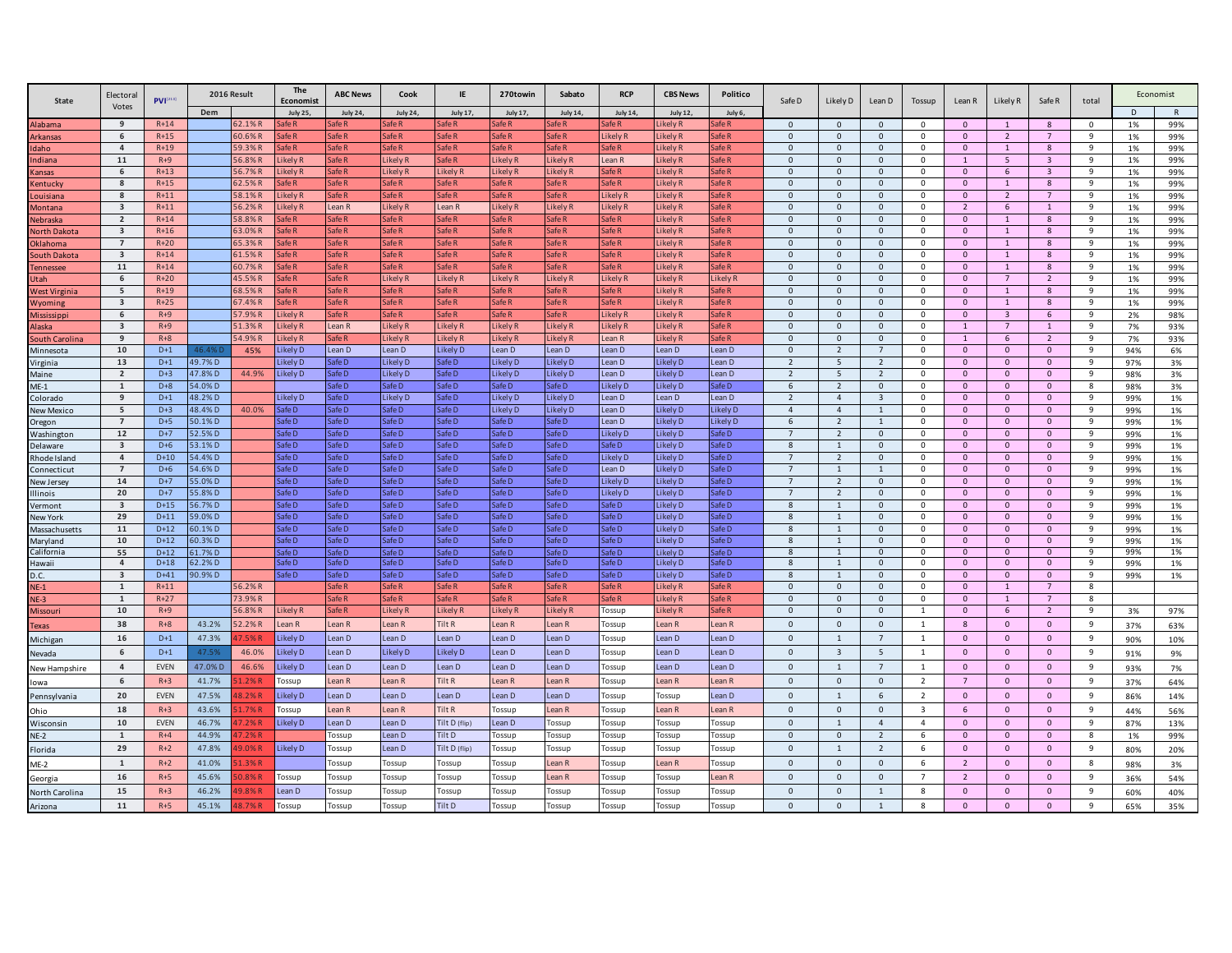| <b>State</b>   | Electoral               | $PVI^{[213]}$ |            | 2016 Result |                  |     | Economist    |
|----------------|-------------------------|---------------|------------|-------------|------------------|-----|--------------|
|                | Votes                   |               | <b>Dem</b> | <b>Rep</b>  | <b>DDD-T-RRR</b> | D   | $\mathsf{R}$ |
| California     | 55                      | $D+12$        | 61.7%D     |             | 810-0-000        | 99% | 1%           |
| Colorado       | 9                       | $D+1$         | 48.2%D     |             | 243-0-000        | 99% | 1%           |
| Connecticut    | $\overline{\mathbf{z}}$ | $D+6$         | 54.6%D     |             | 711-0-000        | 99% | 1%           |
| D.C.           | 3                       | $D+41$        | 90.9%D     |             | 810-0-000        | 99% | 1%           |
| Delaware       | 3                       | $D+6$         | 53.1%D     |             | 810-0-000        | 99% | 1%           |
| Hawaii         | $\overline{\mathbf{4}}$ | $D+18$        | 62.2%D     |             | 810-0-000        | 99% | 1%           |
| Illinois       | 20                      | $D+7$         | 55.8%D     |             | 720-0-000        | 99% | 1%           |
| Maryland       | 10                      | $D+12$        | 60.3%D     |             | 810-0-000        | 99% | 1%           |
| Massachusetts  | 11                      | $D+12$        | 60.1%D     |             | 810-0-000        | 99% | 1%           |
| New Jersey     | 14                      | $D+7$         | 55.0%D     |             | 720-0-000        | 99% | 1%           |
| New Mexico     | 5                       | $D+3$         | 48.4%D     | 40.0%       | 441-0-000        | 99% | 1%           |
| New York       | 29                      | $D+11$        | 59.0%D     |             | 811-0-000        | 99% | 1%           |
| Oregon         | $\overline{\mathbf{z}}$ | $D+5$         | 50.1%D     |             | 621-0-000        | 99% | 1%           |
| Rhode Island   | $\overline{\mathbf{4}}$ | $D+10$        | 54.4%D     |             | 720-0-000        | 99% | 1%           |
| Vermont        | 3                       | $D+15$        | 56.7%D     |             | 810-0-000        | 99% | 1%           |
| Washington     | 12                      | $D+7$         | 52.5%D     |             | 720-0-000        | 99% | 1%           |
| Maine          | $\overline{\mathbf{4}}$ | $D+3$         | 47.8%D     | 44.9%       | 252-0-000        | 98% | 3%           |
| Virginia       | 13                      | $D+1$         | 49.7%D     |             | 252-0-000        | 97% | 3%           |
| Minnesota      | 10                      | $D+1$         | 46.4%D     | 45%         | 027-0-000        | 94% | 6%           |
| New Hampshire  | 4                       | <b>EVEN</b>   | 47.0%D     | 46.6%       | 017-1-000        | 93% | 7%           |
| Nevada         | 6                       | $D+1$         | 47.5%      | 46.0%       | 035-1-000        | 91% | 9%           |
| Michigan       | 16                      | $D+1$         | 47.3%      | 47.5%R      | 017-1-000        | 90% | 10%          |
| Wisconsin      | 10                      | <b>EVEN</b>   | 46.7%      | 47.2%R      | 014-4-000        | 87% | 13%          |
| Pennsylvania   | 20                      | <b>EVEN</b>   | 47.5%      | 48.2%R      | 016-2-000        | 86% | 14%          |
| Florida        | 29                      | $R+2$         | 47.8%      | 49.0%R      | 012-6-000        | 80% | 20%          |
| Arizona        | 11                      | $R + 5$       | 45.1%      | 48.7%R      | 001-8-000        | 65% | 35%          |
| North Carolina | 15                      | $R+3$         | 46.2%      | 49.8%R      | 001-8-000        | 60% | 40%          |
| Ohio           | 18                      | $R + 3$       | 43.6%      | 51.7% R     | 000-3-600        | 44% | 56%          |
| lowa           | 6                       | $R + 3$       | 41.7%      | 51.2%R      | 000-2-700        | 37% | 64%          |
| Texas          | 38                      | $R + 8$       | 43.2%      | 52.2%R      | 000-1-800        | 37% | 63%          |
| Georgia        | 16                      | $R + 5$       | 45.6%      | 50.8%R      | 000-7-200        | 36% | 54%          |
| Alaska         | 3                       | $R+9$         |            | 51.3%R      | 000-0-171        | 7%  | 93%          |
| South Carolina | 9                       | $R + 8$       |            | 54.9%R      | 000-0-162        | 7%  | 93%          |
| Missouri       | 10                      | $R+9$         |            | 56.8% R     | 000-1-062        | 3%  | 97%          |
| Mississippi    | 6                       | $R+9$         |            | 57.9%R      | 000-0-036        | 2%  | 98%          |
| Alabama        | 9                       | $R+14$        |            | 62.1%R      | 000-0-018        | 1%  | 99%          |
| Arkansas       | 6                       | $R+15$        |            | 60.6%R      | 000-0-027        | 1%  | 99%          |
| Idaho          | $\overline{\mathbf{4}}$ | $R+19$        |            | 59.3%R      | 000-0-018        | 1%  | 99%          |
| Indiana        | 11                      | $R+9$         |            | 56.8%R      | 000-0-153        | 1%  | 99%          |
| Kansas         | 6                       | $R+13$        |            | 56.7%R      | 000-0-063        | 1%  | 99%          |
| Kentucky       | 8                       | $R+15$        |            | 62.5%R      | 000-0-027        | 1%  | 99%          |
| Louisiana      | 8                       | $R+11$        |            | 58.1%R      | 000-0-027        | 1%  | 99%          |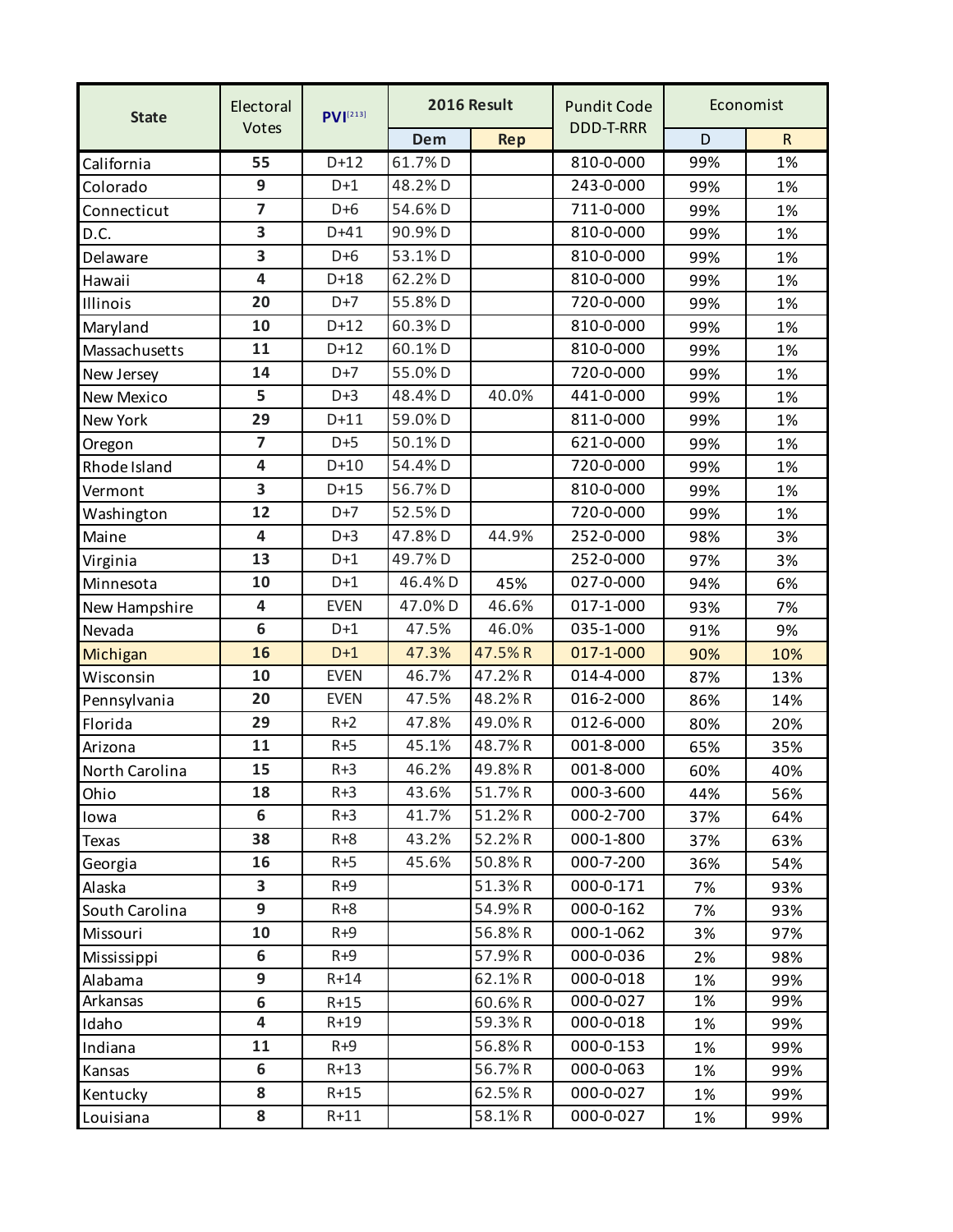| Montana       | 3  | $R+11$ | 56.2%R  | 000-0-261 | 1% | 99% |
|---------------|----|--------|---------|-----------|----|-----|
| Nebraska      | 5  | $R+14$ | 58.8%R  | 000-0-018 | 1% | 99% |
| North Dakota  | 3  | $R+16$ | 63.0% R | 000-0-018 | 1% | 99% |
| Oklahoma      |    | $R+20$ | 65.3%R  | 000-0-018 | 1% | 99% |
| South Dakota  | 3  | $R+14$ | 61.5%R  | 000-0-018 | 1% | 99% |
| Tennessee     | 11 | $R+14$ | 60.7%R  | 000-0-018 | 1% | 99% |
| Utah          | 6  | $R+20$ | 45.5% R | 000-0-072 | 1% | 99% |
| West Virginia | 5  | $R+19$ | 68.5%R  | 000-0-018 | 1% | 99% |
| Wyoming       | 3  | $R+25$ | 67.4% R | 000-0-018 | 1% | 99% |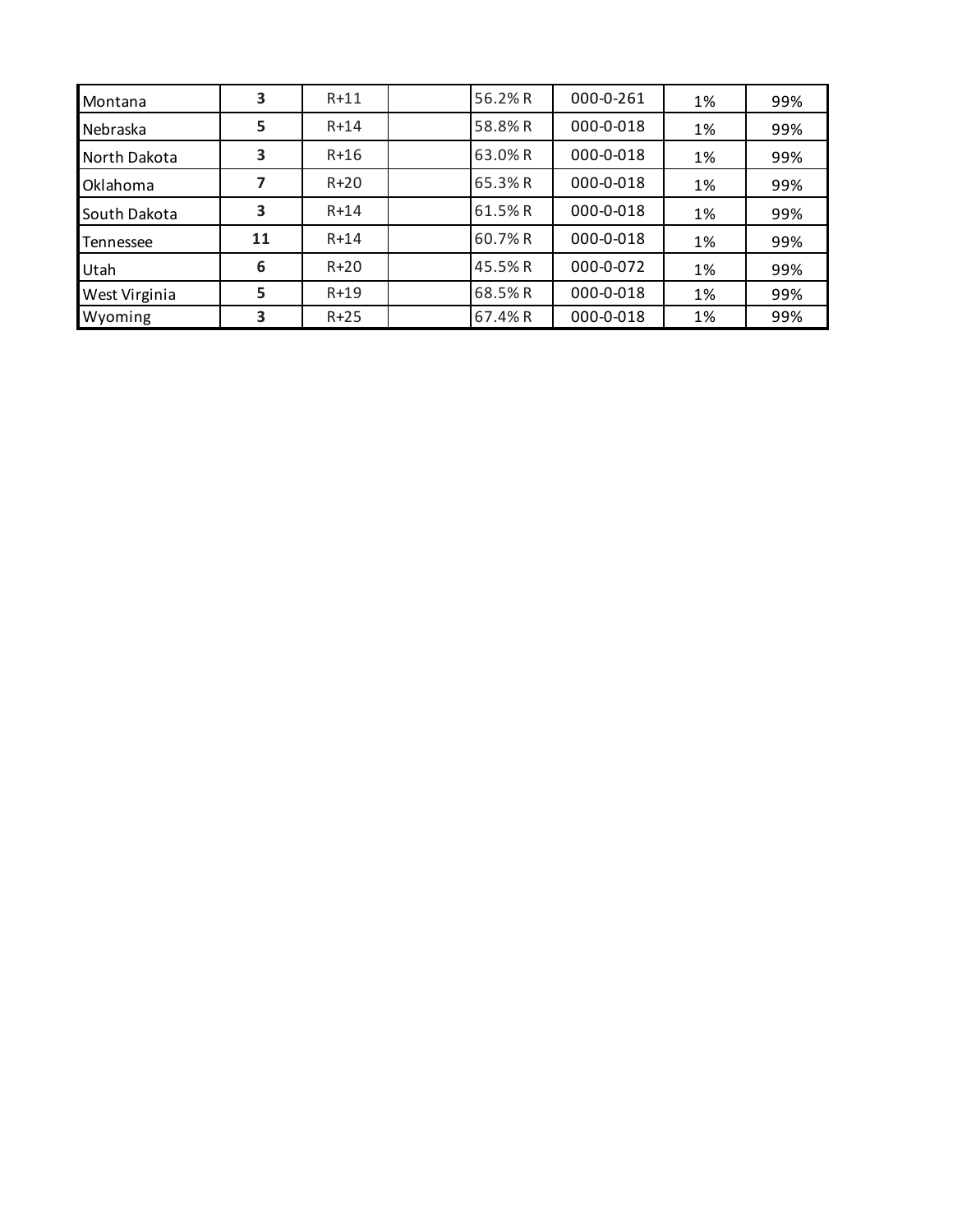|                | <b>State</b>          | Electoral<br>Votes |     | Economist    | Cook<br><b>Senate</b> | <b>House</b><br>Seats In | Governor   |
|----------------|-----------------------|--------------------|-----|--------------|-----------------------|--------------------------|------------|
|                |                       |                    | D   | $\mathsf{R}$ | Rating                | $Play*$                  |            |
| $\mathbf{1}$   | Georgia               | 16                 | 36% | 54%          | 1 T, 1 LR             | 1D, 1R                   | Kemp/R     |
| $\overline{2}$ | <b>Michigan</b>       | 16                 | 90% | 10%          | Lean D                | 2D, 1R                   | Whitmer/D  |
| 3              | Arizona               | 11                 | 65% | 35%          | Lean D                | 1D, 1R                   | Ducey/R    |
| 4              | <b>Texas</b>          | 38                 | 37% | 63%          | Likely R              | 2D, 5R                   | Abbott/R   |
| 5              | lowa                  | 6                  | 37% | 64%          | Tossup                | 3D                       | Reynolds/R |
| 6              | <b>North Carolina</b> | 15                 | 60% | 40%          | Tossup                | 1R                       | Cooper /D  |
| 7              | Ohio                  | 18                 | 44% | 56%          |                       | 1R                       | DeWine/R   |
| 8              | <b>Florida</b>        | 29                 | 80% | 20%          |                       |                          | DeSantis/R |
| 9              | Pennsylvania          | 20                 | 86% | 14%          |                       | 2D, 2R                   | Wolf/D     |
| 10             | Wisconsin             | 10                 | 87% | 13%          |                       |                          | Evers/D    |
|                |                       | 179                |     |              |                       |                          |            |

How to sort these to choose where to work?

Electoral Votes

Competitiveness?

Senate race?

Likelyhood of State government interference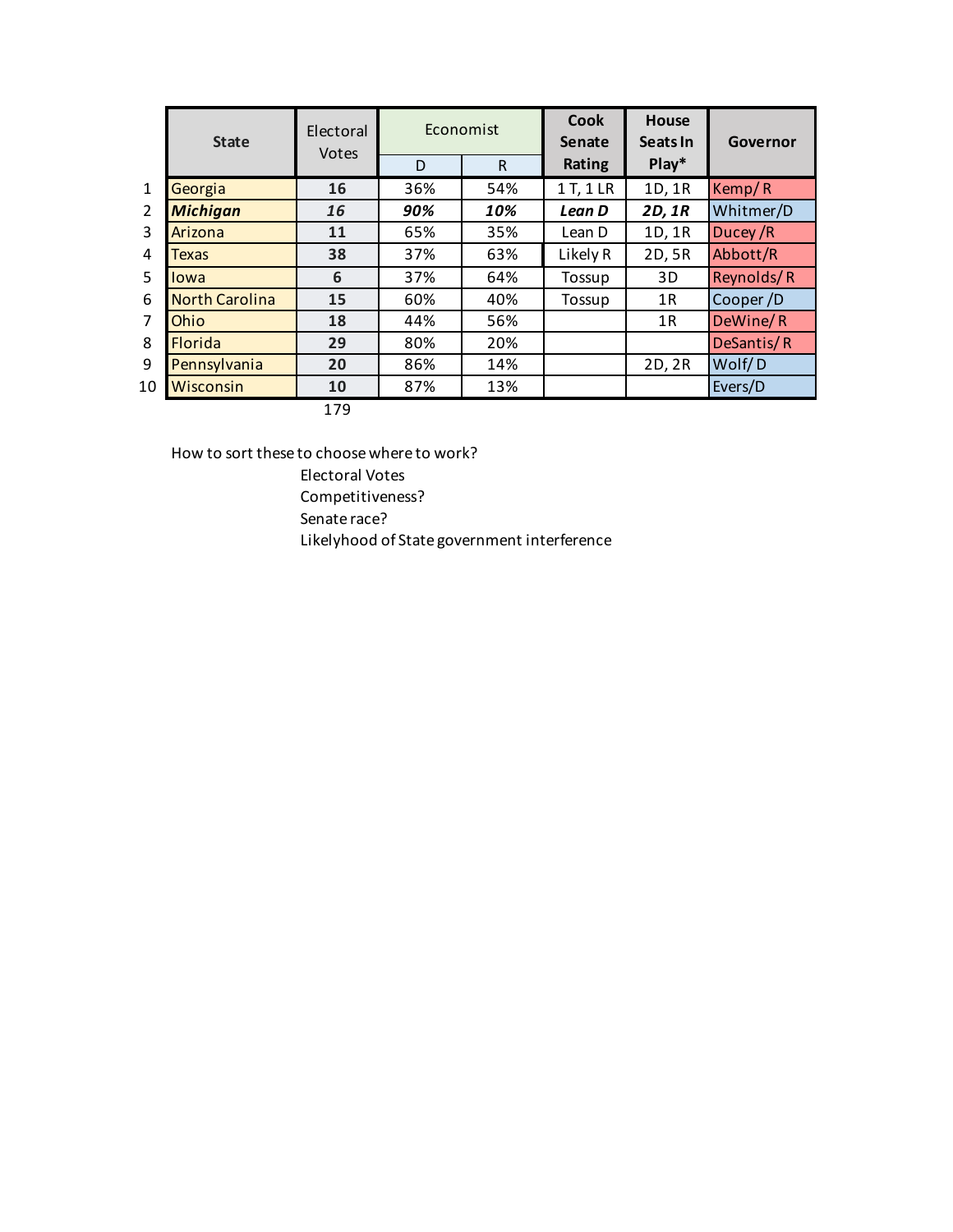| <b>State</b><br><b>Senate</b><br>D/R | <b>State House</b><br>D/R/O |
|--------------------------------------|-----------------------------|
| 21/35                                | 74/106                      |
| 22R/16D                              | 58R/52D                     |
| 13/17                                | 29/31                       |
| 12/19                                | 67/83                       |
| 32/18                                | 47/53                       |
| 21/29                                | 55/65                       |
| 9/24                                 | 38/61                       |
| 17/23                                | 47/73                       |
| 21/28/1                              | 93/110                      |
| 14/19                                | 36/63                       |

| D/R     | U/NU    |                        | <b>Trump</b> | Biden | <b>Open</b> |
|---------|---------|------------------------|--------------|-------|-------------|
| 21/35   | 74/106  | #States                | 20           | 21    | 10          |
| 22R/16D | 58R/52D | <b>Electoral Votes</b> | 126          | 233   | 179         |
| 13/17   | 29/31   | Need to win            | 270          | 270   | 270         |
| 12/19   | 67/83   | <b>Short</b>           | 144          | 37    | 91          |

# Where is?:

| Colorado      | 243-0-000 | 99/1  |
|---------------|-----------|-------|
| Nevada        | 035-1-000 | 91/9  |
| New Hampshire | 017-1-000 | 93/7  |
| Maine         | 252-0-000 | 98/3? |
| Colorado      | 243-0-000 | 99/1  |
| Michigan      | 000-6-200 | 90/10 |
| Nevada        | 035-1-000 | 91/9  |
|               |           |       |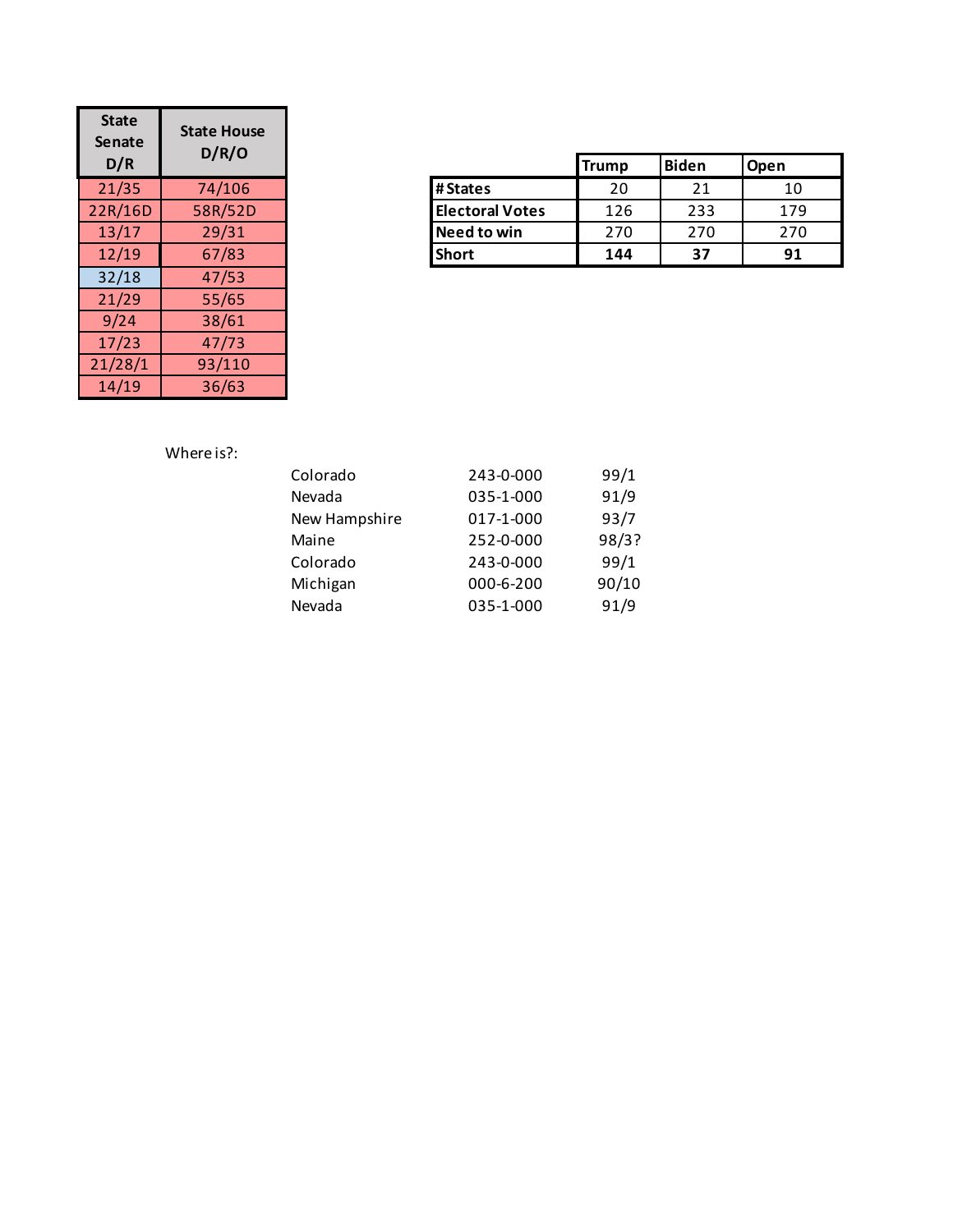## **SAFE TRUMP STATES SAFE BIDEN STATES**

|                | <b>State</b>          | Electoral      |    | Economist |                | <b>State</b>         | Electoral      |     | Economist    |
|----------------|-----------------------|----------------|----|-----------|----------------|----------------------|----------------|-----|--------------|
|                |                       | Votes          | D  | R         |                |                      | Votes          | D   | $\mathsf{R}$ |
| $\mathbf{1}$   | Alabama               | 9              | 1% | 99%       | 1              | California           | 55             | 99% | 1%           |
| $\overline{2}$ | <b>Alaska</b>         | 3              | 7% | 93%       | $\overline{2}$ | Colorado             | 9              | 99% | 1%           |
| 3              | <b>Arkansas</b>       | 6              | 1% | 99%       | 3              | Connecticut          | $\overline{7}$ | 99% | 1%           |
| 4              | Idaho                 | 4              | 1% | 99%       | 4              | Delaware             | 3              | 99% | 1%           |
| 5              | Indiana               | 11             | 1% | 99%       | 5              | D.C.                 | 3              | 99% | 1%           |
| 6              | <b>Kansas</b>         | 6              | 1% | 99%       | 6              | Hawaii               | 4              | 99% | 1%           |
| 7              | Kentucky              | 8              | 1% | 99%       | 7              | Illinois             | 20             | 99% | 1%           |
| 8              | Louisiana             | 8              | 1% | 99%       | 8              | Maryland             | 10             | 99% | 1%           |
| 9              | Mississippi           | 6              | 2% | 98%       | 9              | <b>Massachusetts</b> | 11             | 99% | 1%           |
| 10             | Missouri              | 10             | 3% | 97%       | 10             | Maine                | 4              | 98% | 3%           |
| 11             | Montana               | 3              | 1% | 99%       | 11             | Minnesota            | 10             | 94% | 6%           |
| 12             | Nebraska              | 5              | 1% | 99%       | 12             | Nevada               | 6              | 91% | 9%           |
| 13             | North Dakota          | 3              | 1% | 99%       | 13             | New Hampshire        | 4              | 93% | 7%           |
| 14             | <b>Oklahoma</b>       | $\overline{7}$ | 1% | 99%       | 14             | New Jersey           | 14             | 99% | 1%           |
| 15             | <b>South Carolina</b> | 9              | 7% | 93%       | 15             | New Mexico           | 5              | 99% | 1%           |
| 16             | South Dakota          | 3              | 1% | 99%       | 16             | <b>New York</b>      | 29             | 99% | 1%           |
| 17             | <b>Tennessee</b>      | 11             | 1% | 99%       | 17             | Oregon               | $\overline{7}$ | 99% | 1%           |
| 18             | Utah                  | 6              | 1% | 99%       | 18             | Rhode Island         | 4              | 99% | 1%           |
| 19             | West Virginia         | 5              | 1% | 99%       | 19             | Vermont              | 3              | 99% | 1%           |
| 20             | Wyoming               | 3              | 1% | 99%       | 20             | Virginia             | 13             | 97% | 3%           |
| 20             |                       | 126            |    |           | 21             | Washington           | 12             | 99% | 1%           |

|                | <b>State</b>          | Electoral               | Economist |     |    | <b>State</b>      | Electoral               | Economist |              |  |
|----------------|-----------------------|-------------------------|-----------|-----|----|-------------------|-------------------------|-----------|--------------|--|
|                |                       | Votes                   | D         | R   |    |                   | Votes                   | D         | $\mathsf{R}$ |  |
| $\mathbf{1}$   | Alabama               | 9                       | 1%        | 99% | 1  | California        | 55                      | 99%       | 1%           |  |
| $\overline{2}$ | <b>Alaska</b>         | 3                       | 7%        | 93% | 2  | Colorado          | $9$                     | 99%       | 1%           |  |
| 3              | <b>Arkansas</b>       | 6                       | 1%        | 99% | 3  | Connecticut       | $\overline{7}$          | 99%       | 1%           |  |
| 4              | Idaho                 | $\overline{4}$          | 1%        | 99% | 4  | Delaware          | 3                       | 99%       | 1%           |  |
| 5              | Indiana               | 11                      | 1%        | 99% | 5  | D.C.              | 3                       | 99%       | 1%           |  |
| 6              | <b>Kansas</b>         | 6                       | 1%        | 99% | 6  | Hawaii            | 4                       | 99%       | 1%           |  |
| 7              | Kentucky              | 8                       | 1%        | 99% |    | <b>Illinois</b>   | 20                      | 99%       | 1%           |  |
| 8              | Louisiana             | 8                       | 1%        | 99% | 8  | Maryland          | 10                      | 99%       | 1%           |  |
| 9              | Mississippi           | 6                       | 2%        | 98% | 9  | Massachusetts     | 11                      | 99%       | 1%           |  |
| 10             | Missouri              | 10                      | 3%        | 97% | 10 | Maine             | 4                       | 98%       | 3%           |  |
| 11             | Montana               | 3                       | 1%        | 99% | 11 | Minnesota         | 10                      | 94%       | 6%           |  |
| 12             | Nebraska              | 5                       | 1%        | 99% | 12 | Nevada            | 6                       | 91%       | 9%           |  |
| 13             | <b>North Dakota</b>   | 3                       | 1%        | 99% | 13 | New Hampshire     | $\overline{\mathbf{4}}$ | 93%       | 7%           |  |
| 14             | <b>Oklahoma</b>       | $\overline{7}$          | 1%        | 99% | 14 | New Jersey        | 14                      | 99%       | 1%           |  |
| 15             | <b>South Carolina</b> | 9                       | 7%        | 93% | 15 | <b>New Mexico</b> | 5                       | 99%       | 1%           |  |
| 16             | <b>South Dakota</b>   | 3                       | 1%        | 99% | 16 | New York          | 29                      | 99%       | 1%           |  |
| 17             | <b>Tennessee</b>      | 11                      | 1%        | 99% | 17 | Oregon            | $\overline{7}$          | 99%       | 1%           |  |
| 18             | Utah                  | 6                       | 1%        | 99% | 18 | Rhode Island      | 4                       | 99%       | 1%           |  |
| 19             | West Virginia         | 5                       | 1%        | 99% | 19 | Vermont           | $\overline{\mathbf{3}}$ | 99%       | 1%           |  |
| 20             | Wyoming               | $\overline{\mathbf{3}}$ | 1%        | 99% | 20 | Virginia          | 13                      | 97%       | 3%           |  |
| 20             |                       | 126                     |           |     | 21 | Washington        | 12                      | 99%       | 1%           |  |
|                |                       |                         |           |     | 21 |                   | 233                     |           |              |  |